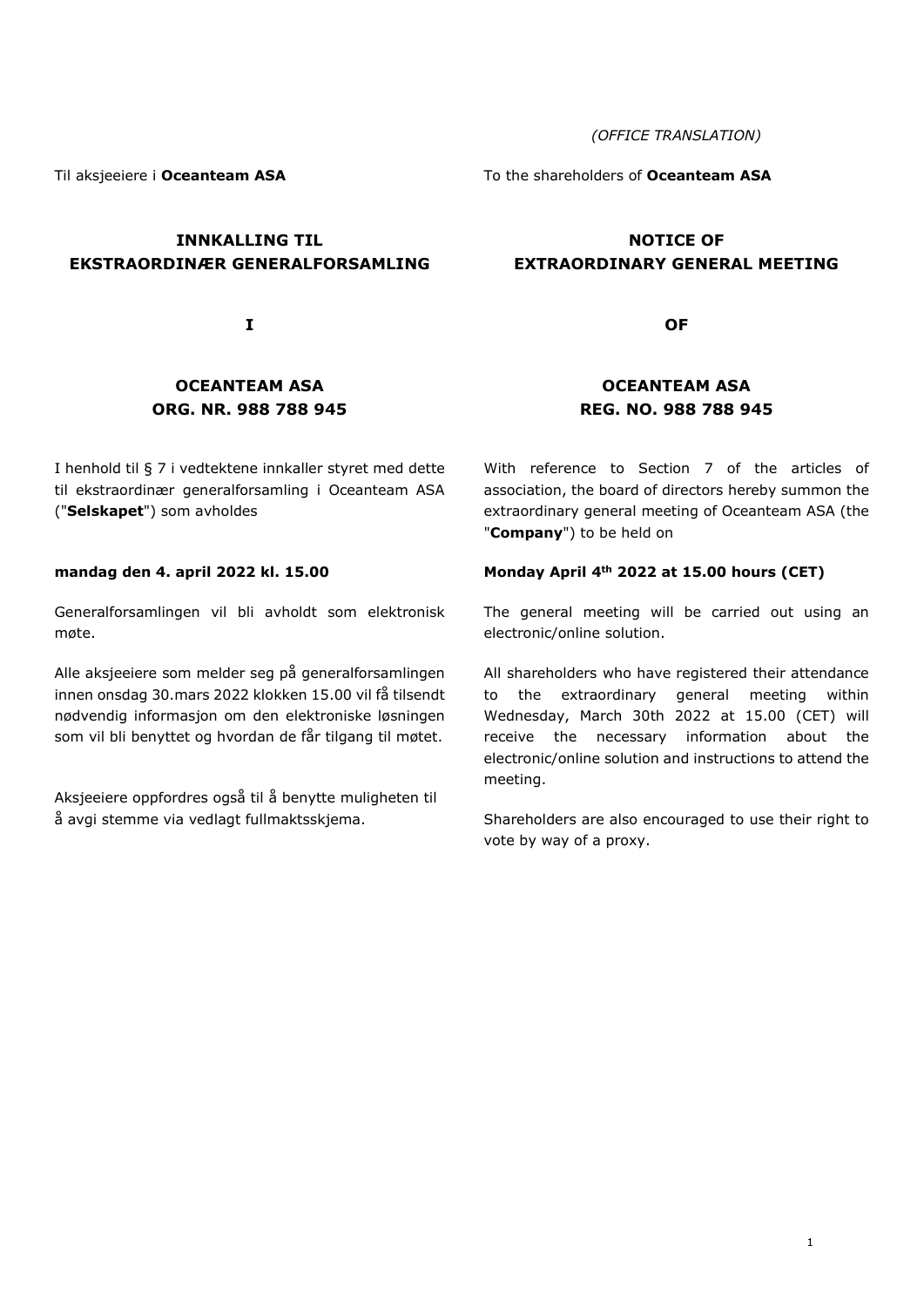# 1 ÅPNING AV GENERALFORSAMLINGEN VED STYRETS LEDER OG OPPTAK AV FORTEGNELSE OVER MØTENDE AKSJEEIERE

## 2 VALG AV MØTELEDER

Styret foreslår at Kornelis Jan Willem Cordia velges som møteleder.

# 3 GODKJENNELSE AV INNKALLING OG DAGSORDEN

# 4 VALG AV ÉN PERSON TIL Å MEDUNDERTEGNE PROTOKOLLEN SAMMEN MED MØTELEDER

Etter meldingen om at Hans Reimer Reinigert ville tre tilbake som styremedlem, har styret i Selskapet søkt etter en passende kandidat og er med dette fornøyd med å kunne anbefale at Jacob Johannes van Heijst (Jan-Jaap van Heijst) velges av aksjonærene som nytt styremedlem i Selskapet.

Etter å ha mottatt en doktorgrad (PhD) i medisinsk fysikk har Jan-Jaap van Heijst (f. 1968) jobbet i finans i mer enn 20 år. Først som en derivatmegler på gulvet på Options Exchange i Amsterdam, før han begynte hos Optiver, som en partner, ansvarlig for obligasjoner, rente, FX og energi-derivater. Etter mer enn 10 år, forlot han Optiver som Head of Research. I 2010 begynte han hos Stichting ValuePartners Family Office, en nisje kapitalforvalter spesialisert i klassisk verdiinvestering hvor han i dag er en direktør, fokusert på kapitalforvaltning samt og back- og mid-office. Jan-Jaap er også styremedlem i Arcona Property Fund NV som investerer i kommersiell eiendom i Øst-Europa.

Jan-Jaap van Heijst er nevø av Hendrik Marius van Heijst, som er en større aksjonær i Oceanteam ASA. Jan-Jaap van Heijst anses ikke som uavhengig av Hendrik Marius van Heijst. Selskapets styre anser at et direkte engasjement og sammenstilling av de største aksjonærene er avgjørende i den overgangsfasen som

Til behandling foreligger: Til behandling foreligger: The following is on the agenda:

## 1 OPENING OF THE GENERAL MEETING BY THE CHAIRMAN AND RECORD OF THE SHAREHOLDERS PRESENT

## 2 ELECTION OF A PERSON TO CHAIR THE MEETING

The board of directors proposes that Kornelis Jan Willem Cordia is elected to chair the meeting.

#### 3 APPROVAL OF THE NOTICE AND AGENDA

## 4 ELECTION OF A PERSON TO CO-SIGN THE MINUTES TOGETHER WITH THE **CHAIRPERSON**

## 5 VALG AV NYTT STYREMEDLEM 5 ELECTION OF ADDITIONAL BOARD MEMBER

Following the announcement that Mr. Hans Reimer Reinigert has resigned as a director, the board of directors of the Company has performed a search for a suitable candidate and is pleased to recommend Mr Jacob Johannes van Heijst (Jan-Jaap van Heijst) to be elected by the shareholders as a member of the board of directors of the Company.

After receiving a PhD in Medical Physics, Jan-Jaap van Heijst (1968) has been working in the financial industry for more than 20 years. Initially as a derivatives trader on the floor of the European Options Exchange in Amsterdam, followed by a few years trading derivatives in New York. After returning to Amsterdam, he joined Optiver as a partner, responsible for bond, interest rate, FX and energy derivatives. After more than 10 years, he left Optiver as Head of Research. In 2010 he joined Stichting ValuePartners Family Office, a niche Asset Manager, specializing in classical Value Investing, of which he currently is a Director, focusing on asset management and on the back- and mid-office tasks. Jan-Jaap currently also is Non-Executive Director of Arcona Property Fund NV, which invests in commercial real estate in Eastern Europe.

Jan-Jaap van Heijst is a nephew of Hendrik Marius van Heijst, who is a major shareholder in Oceanteam ASA. Jan-Jaap van Heijst is not considered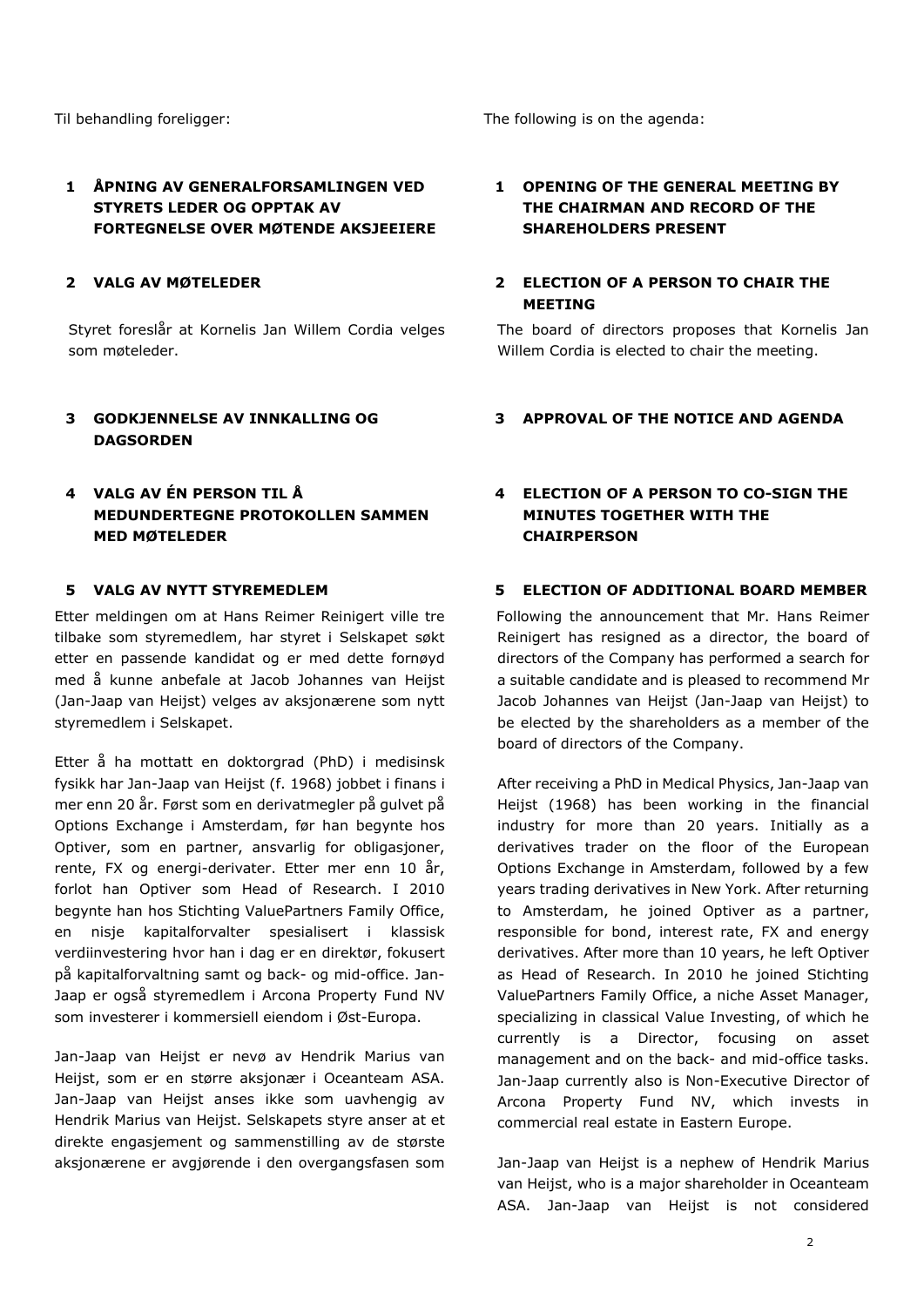selskapet er i for øyeblikket. Jan-Jaap van Heijst eier personlig 87 987 aksjer i Oceanteam ASA.

Styremedlemmet vil bli valgt for en periode på to år. The board member will be elected for a period of

I henhold til Selskapets vedtekter § 8 har styret bestemt at de aksjeeiere som ønsker å delta generalforsamlingen (enten selv eller ved fullmektig), må melde fra om dette ved å sende det påmeldingsskjemaet som er gjort tilgjengelig på Selskapets internettside angitt nedenfor til Selskapet til den postadresse eller e-postadresse som fremgår av skiemaet. Meldingen må være mottatt senest onsdag 30.mars 2022 klokken 15.00. Aksjeeiere som ikke foretar slik forhåndspåmelding eller som oversitter ovennevnte frist, kan nektes adgang til generalforsamlingen og vil heller ikke kunne stemme for sine aksjer.

Aksjeeiere som ikke har anledning til selv å møte, kan møte ved fullmektig. Skjema for tildeling av fullmakt, med nærmere instruksjoner for bruken av fullmaktsskjemaet, er gjort tilgjengelig på Selskapets internettside angitt nedenfor. Fullmakt kan om ønskelig gis til styreleder. Utfylte fullmaktsskjemaer kan enten sendes til selskapet per post eller e-post innen onsdag 30.mars 2022 klokken 15.00 eller leveres i generalforsamlingen.

En aksjeeier har rett til å fremsette forslag til beslutninger i saker på dagsorden og til å kreve at styremedlemmer og daglig leder på generalforsamlingen gir tilgjengelige opplysninger om forhold som kan innvirke på bedømmelsen av saker som er forelagt aksjeeierne til avgjørelse med mindre de opplysninger som kreves, ikke kan gis uten uforholdsmessig skade for Selskapet.

Oceanteam ASA er et allmennaksjeselskap underlagt allmennaksjelovens regler. Selskapet har per dagen for denne innkallingen utstedt 34 338 833 aksjer, og hver independent of Hendrik Marius van Heijst. The board of directors of the Company consider the direct involvement and alignment of major shareholders as crucial during the transitional phase the company is currently in. Jan-Jaap van Heijst personally owns 87 987 shares in Oceanteam ASA.

two years.

\*\*\* \*\*\*

Pursuant to article 8 of the Company's articles of association, the board of directors has decided that

shareholders who wish to attend the general meeting (either in person or by proxy) must give notice by sending the registration form which is posted on the Company's internet site as set out below to the Company at the postal address or email address set out in the form. The registration form must be received by the Company no later than Wednesday, March 30th 2022 at 15.00 (CET). Shareholders who do not give such notice of attendance or who do not meet the deadline stated above, may be refused access to the general meeting and will not be able to vote for their shares.

Shareholders, who are prevented from attending the general meeting, may be represented by way of proxy. A proxy form, including detailed instructions for the use of the form, is posted on the Company's internet site as set out below. Proxy may, if desirable, be given to the chairman of the board. Completed proxy forms may either be sent to the company by ordinary mail or email within Wednesday, March 30th 2022 at 15.00 (CET).

A shareholder has the right to table draft resolutions for items included on the agenda and to require that members of the board of directors and the CEO in the general meeting provide available information about matters which may affect the assessment of items which are presented to the shareholders for decision unless the requested information cannot be disclosed without causing disproportionate harm to the Company.

Oceanteam ASA is a public limited Company subject to the rules of the Public Limited Liability Companies Act. As of the date of this notice, the Company has issued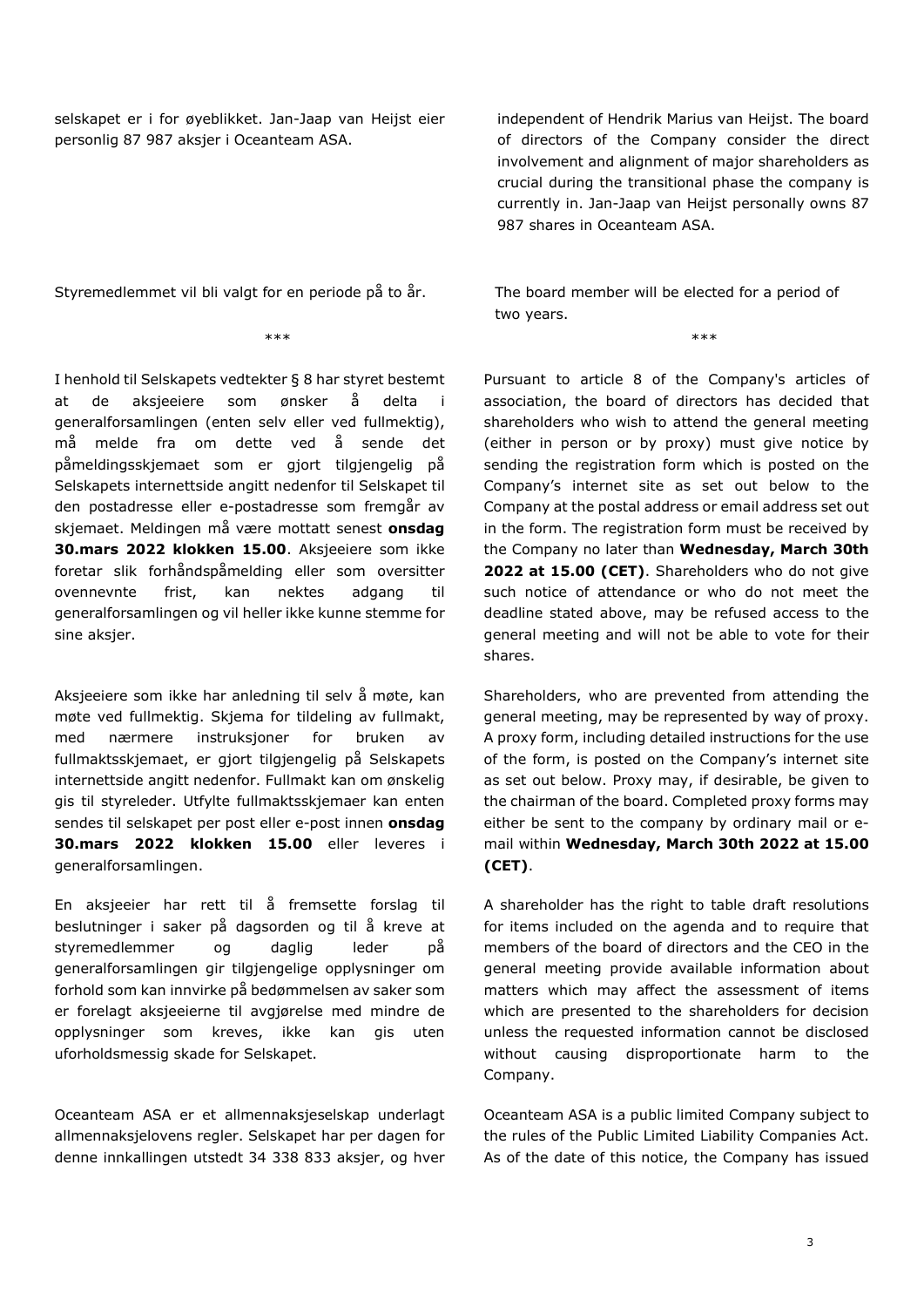aksje har én stemme. Aksjene har også for øvrig like rettigheter.

Følgende informasjon og dokumentasjon vil være tilgjengelig på Selskapets nettsider (www.oceanteam.no) senest 21 dager før dato for generalforsamlingen:

- 
- 

34,338,833 shares, each of which represents one vote. The shares have equal rights also in all other respects.

The following information and documents will be available at the Company's website (www.oceanteam.no) at least 21 days before the date of the meeting:

Innkallingen til ekstraordinær generalforsamling The notice to the extraordinary general meeting

- 1. Skjema for deltagelse (norsk/engelsk) 1. Form of Notice of Attendance (Norwegian/English)
- 2. Skjema for fullmakt (norsk/engelsk) 2. Form of Power of Attorney (Norwegian/English)

14. mars 2022

#### På vegne av styret i / On behalf of the board of directors of

#### Oceanteam ASA

Kornelis Jan Willem Cordia (styrets leder/chairman)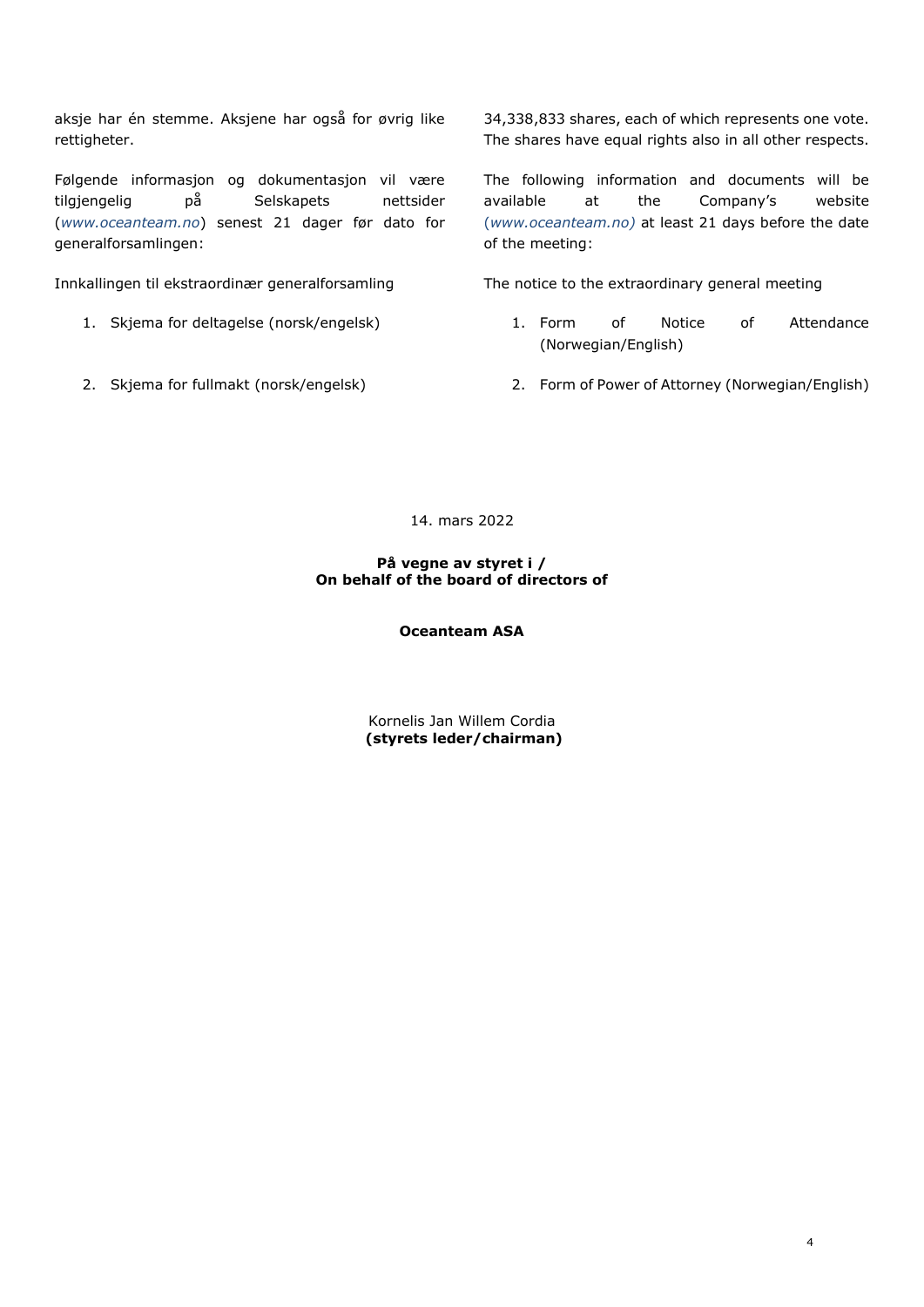#### PÅMELDING – EKSTRAORDINÆR GENERALFORSAMLING 4. APRIL 2022 I OCEANTEAM ASA

Melding om at De vil delta i den ekstraordinære generalforsamlingen mandag den 4. april 2022 kl. 15.00, kan gis på dette påmeldingsskjemaet. Melding må være Oceanteam ASA i hende senest 30. mars 2022 klokken 15.00.

Adresse: DNB Bank ASA, Verdipapirservice, Postboks 1600 Sentrum, 0021 Oslo, e-post: genf@dnb.no. Dersom De etter påmelding skulle bli forhindret fra å møte, kan skriftlig og datert fullmakt leveres i generalforsamlingen.

Undertegnede vil møte i den ekstraordinære generalforsamlingen i Oceanteam ASA den 4. april 2022 og (sett kryss):

\_\_\_\_\_\_\_\_\_\_\_\_\_\_\_ \_\_\_\_\_\_\_\_\_\_\_\_\_\_\_\_\_\_\_\_\_\_ \_\_\_\_\_\_\_\_\_\_\_\_\_\_\_\_\_\_\_\_\_\_\_\_\_\_\_\_\_\_\_\_\_\_\_\_\_\_\_\_\_\_

- Avgi stemme for mine/våre aksjer
- $\Box$  Avgi stemme for aksjer i følge vedlagte fullmakt(er)

Aksjeeierens navn og adresse: (vennligst bruk blokkbokstaver)

dato sted sted aksjeeiers underskrift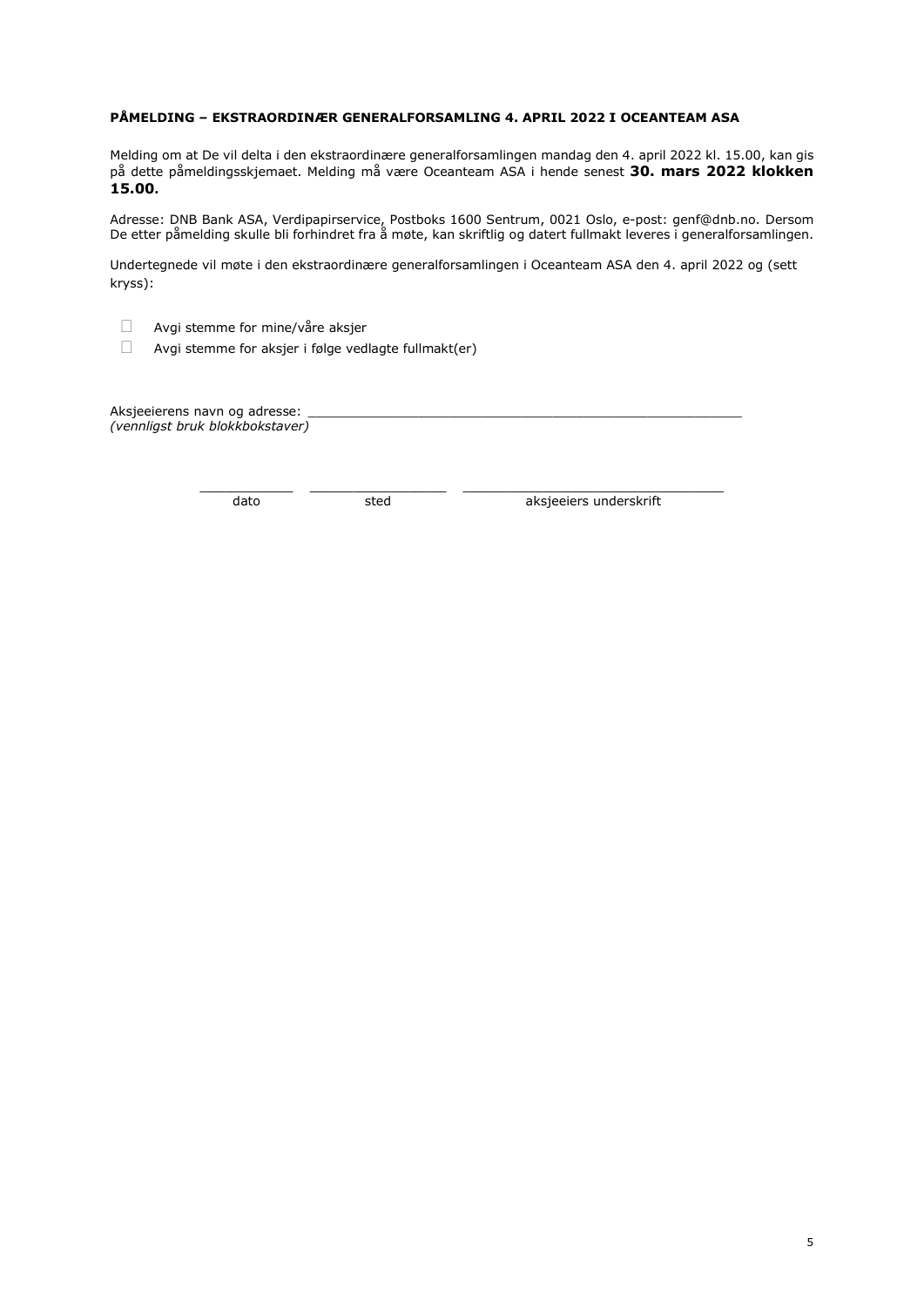#### FULLMAKT – EKSTRAORDINÆR GENERALFORSAMLING 4. APRIL 2022 I OCEANTEAM ASA

Hvis De selv ikke møter i den ekstraordinære generalforsamlingen 4. april 2022, kan De møte ved fullmektig. De kan da benytte dette fullmaktsskjemaet. Skriftlig og datert fullmakt kan enten sendes til selskapet per post, telefaks eller e-post innen 30. mars 2022 klokken 15.00 eller leveres i generalforsamlingen.

Adresse: DNB Bank ASA, Verdipapirservice, Postboks 1600 Sentrum, 0021 Oslo, e-post: genf@dnb.no.

Undertegnede aksjeeier i Oceanteam ASA gir herved (sett kryss):

- Styreleder Kornelis Jan Willem Cordia, eller den han bemyndiger
- \_\_\_\_\_\_\_\_\_\_\_\_\_\_\_\_\_\_\_\_\_\_\_\_\_\_\_\_\_\_\_\_\_\_\_\_\_\_\_\_\_\_

Navn på fullmektig (vennligst bruk blokkbokstaver)

fullmakt til å møte og avgi stemme for mine/våre aksjer i den ekstraordinære generalforsamlingen i Oceanteam ASA den 4. april 2022. Dersom det er sendt inn fullmakt uten å navngi fullmektigen, anses fullmakten gitt til styreleder Kornelis Jan Willem Cordia eller den han bemyndiger.

Stemmegivningen skal skje i henhold til instruksjonene nedenfor. Merk at dersom det ikke er krysset av i rubrikkene nedenfor, vil dette anses som en instruks om å stemme "for" forslagene i innkallingen. I den grad det foreligger forslag som ikke er fremsatt av styret, eller dersom det blir fremmet forslag i tillegg til eller til erstatning for forslagene i innkallingen, avgjør fullmektigen stemmegivningen.

| Sak:                                                                           | For                    | Mot | Avstår | Fullmektigen<br>avgjør<br>stemme-<br>givningen |  |
|--------------------------------------------------------------------------------|------------------------|-----|--------|------------------------------------------------|--|
| 2. Valg av Kornelis Jan Willem Cordia som<br>møteleder                         | п                      | П   | П      | П                                              |  |
| 3. Godkjennelse av innkalling og dagsorden                                     | п                      | о   | □      | П                                              |  |
| 4. Valg av representant til å undertegne<br>protokollen sammen med møtelederen |                        | п   |        |                                                |  |
| 5. Valg av Jan Jaap van Heijst som nytt<br>styremedlem                         |                        | П   | П      | п                                              |  |
| Aksjeeierens navn og adresse:<br>(vennligst bruk blokkbokstaver)               |                        |     |        |                                                |  |
| dato<br>sted                                                                   | aksjeeiers underskrift |     |        |                                                |  |

Dersom aksjeeieren er et selskap, må gjeldende firmaattest vedlegges fullmakten.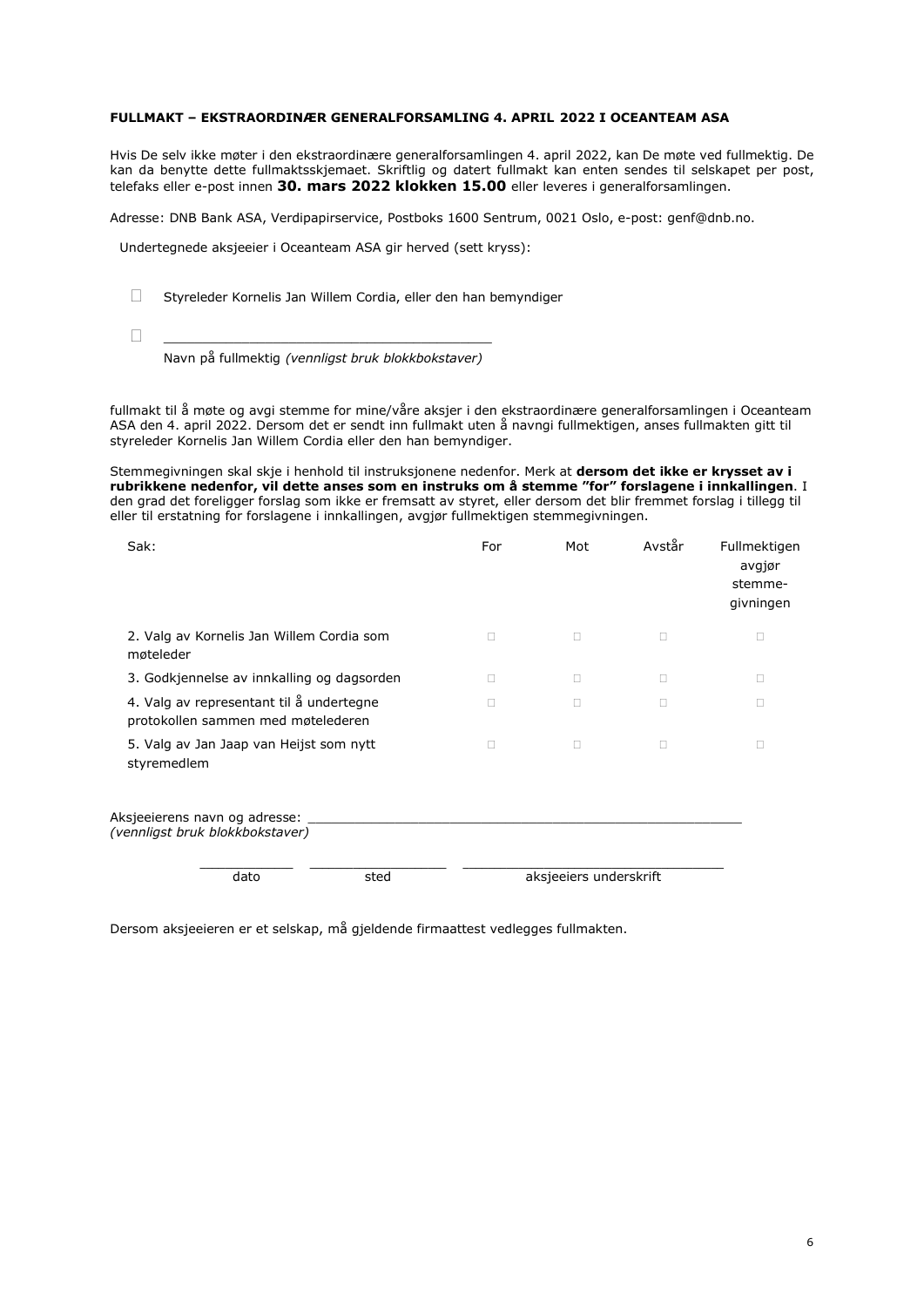#### REGISTRATION – EXTRAORDINARY GENERAL MEETING 4 APRIL 2022 OF OCEANTEAM ASA

Notice of your attendance in the extraordinary general meeting on 4 April 2022 can be given on this registration form. The notice must be received by Oceanteam ASA no later than Wednesday, March 30th 2022 at 15.00 (CET).

Address: DNB Bank ASA, Verdipapirservice, Postboks 1600 Sentrum, 0021 Oslo, e-mail: genf@dnb.no. If you have registered but are unable to attend, a written and dated proxy may be submitted in the general meeting.

The undersigned will attend the extraordinary general meeting of Oceanteam ASA on 4 April 2022 and (please tick):

- Vote for my/our shares
- $\Box$  Vote for shares pursuant to the enclosed proxy(ies)

Name and address of the shareholder: \_ (please use capital letters)

\_\_\_\_\_\_\_\_\_\_\_\_\_\_\_ \_\_\_\_\_\_\_\_\_\_\_\_\_\_\_\_\_\_\_\_\_\_ \_\_\_\_\_\_\_\_\_\_\_\_\_\_\_\_\_\_\_\_\_\_\_\_\_\_\_\_\_\_\_\_\_\_\_\_\_\_\_\_\_\_

date place place signature of the shareholder